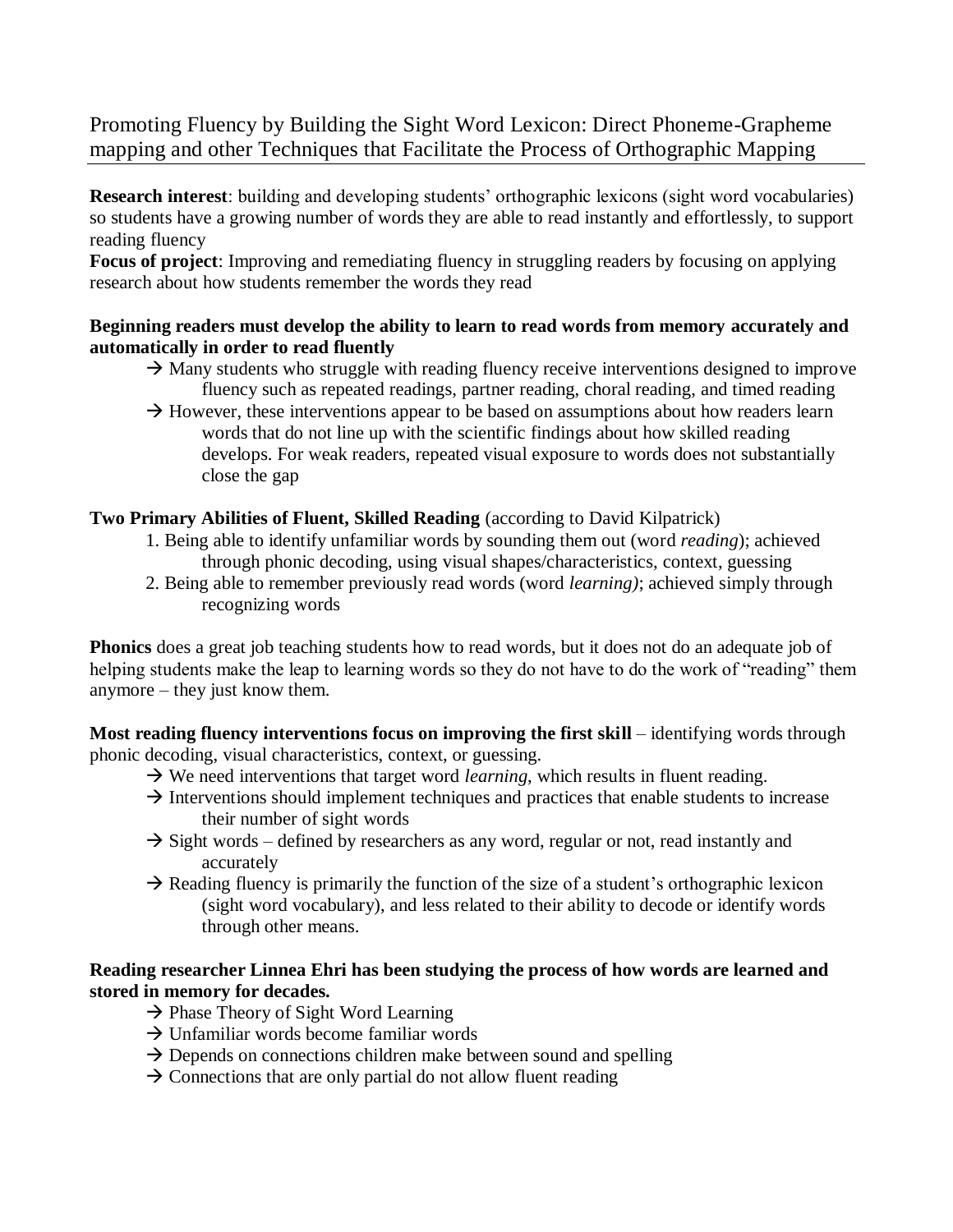### **Reading researcher David Kilpatrick states that once a reader makes these connection with specific words, they do not forget them**

- $\rightarrow$  If a student forgets words they previously learned, it suggests the words weren't truly learned in the first place because they were not stored for later retrieval
- $\rightarrow$  It can be argued that fluency is not based on a reader's speed of recall but on whether the words are truly learned/known.

### **Instructional Implications**

## **Understanding the process of how children turn unfamiliar words into familiar words that are easily and instantly accessed has broad implications for reading instruction and remediation.**

- $\rightarrow$  How do words go from being unfamiliar to instantly recognizable?
- $\rightarrow$  Linnea Ehri has coined the term "orthographic mapping". The process requires readers to fully analyze sounds in spoken words and to match those sounds to printed words
- $\rightarrow$  Spelling becomes mapped onto pronunciations and these "mapping connections" serve as the glue to hold these words in memory

**Definition of orthographic mapping**: The mental process used to store words for immediate,

- effortless retrieval. It is the mechanism for sight-word learning."
	- $\rightarrow$  Involves the unitization of a sequence of letters to where the word is read instantaneously
	- $\rightarrow$  Not the same thing as memorizing whole words
	- $\rightarrow$  Good orthographic mappers can easily distinguish between visually similar words such as *fathom, father, farther, fatter, farmer*. It is the sequences of letters they pay attention to
	- $\rightarrow$  Orthographic mapping starts with the sound and moves from:
		- 1. The word's oral pronunciation, to
		- 2. A segmented representation of the oral word, to
		- 3. The alphabetic characters that align with that segmented pronunciation.

## **Print to Speech vs Speech to Print**

- $\rightarrow$  Conventional phonic decoding involves information flowing from letters to sounds
- $\rightarrow$  Orthographic mapping benefits from this put involves information flowing in the opposite direction

## **Speech to Print**

- $\rightarrow$  Traditional reading instruction has been print-to-speech
- $\rightarrow$  Necessary but speech-to-print needs to be taught as well

## **Involvement of Vision and Hearing in Reading**

- $\rightarrow$  Emphasis on reading as primarily visual activity dominated reading instruction for decades
- $\rightarrow$  Visual memory is used in learning letters and their sounds
- $\rightarrow$  Once letters are learned, orthographic memory takes over
- $\rightarrow$  The brain does not store words based on visual images

## **The Big Discovery Regarding Orthographic Mapping**

- $\rightarrow$  The oral "filing system" is the foundation we use for reading words
- $\rightarrow$  There is no separate visual dictionary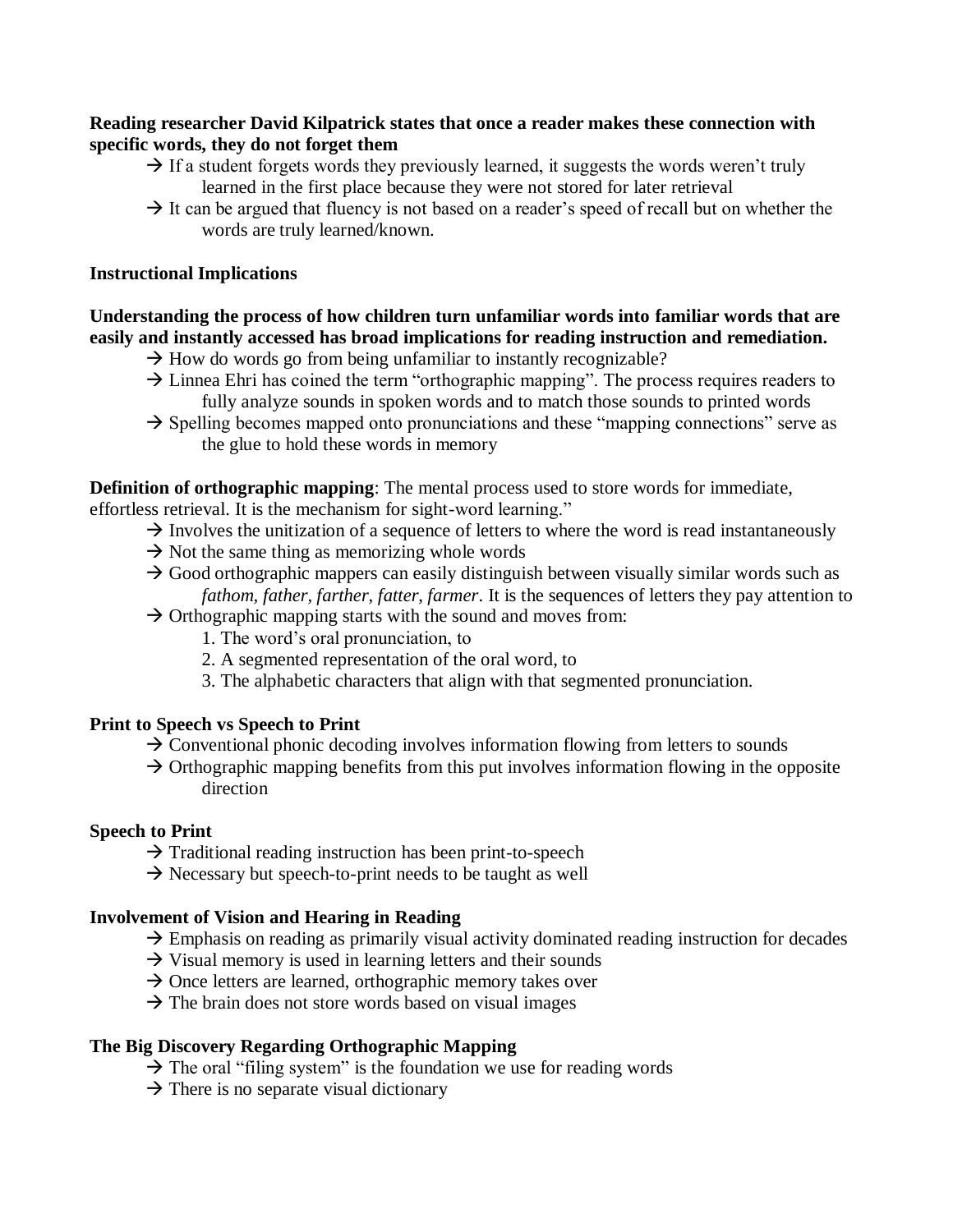## $\rightarrow$  We input words visually, but we store them phonologically

## **Orthographic Mapping is critical to reading fluency and comprehension!**

#### **What type of instruction facilitates spontaneous orthographic mapping?**

- 1. Students need the knowledge and skills to enable connections between sound and spelling:
	- $\rightarrow$  Grapheme-phoneme correspondences (letter-sound skills)
	- $\rightarrow$  Phonemic segmentation
	- $\rightarrow$  Strategies for reading unfamiliar words
- 2. Students need to practice specific skills when reading and spelling words, such as:
	- $\rightarrow$  Decoding/pronouncing unfamiliar words when reading independently
	- $\rightarrow$  Segmenting phonemes in words and matching them to spellings
	- $\rightarrow$  Practicing segmenting, pronouncing and writing syllables
	- $\rightarrow$  Practicing spelling words through oral or written exercises
	- $\rightarrow$  Practicing reading minimal pairs of words that are close in spelling to target words

#### **Applied Research in the Use of Phoneme-Grapheme Mapping & Word Analysis**

#### **Gaskins & colleagues (1996/1997)**

- $\rightarrow$  Intervention with 1<sup>st</sup> graders having trouble remembering key words to use as analogies to new words with the same pattern
- $\rightarrow$  Researchers noted students were not paying attention to all the letters in each word they read
- $\rightarrow$  Used the process of explicit phoneme-grapheme mapping
- $\rightarrow$  Students became word detectives; learned to analyze and talk about words to create fullyrepresented words in their memory

#### **McCandliss & colleagues (2003)**

- $\rightarrow$  Word Building Intervention aimed to move students from partial-alphabetic phase of sight word reading to full alphabetic phase
- $\rightarrow$  Students were accurately decoding graphemes in word initial positions but not in other word positions
- $\rightarrow$  Researchers sought to direct children's attention to each grapheme position within a word through a technique called "progressive minimal contrasts" (word chaining)
- $\rightarrow$  Gains were made in decoding, phonemic awareness and passage comprehension
- $\rightarrow$  Researchers concluded this activity was well suited to encourage children to approach word reading in the full alphabetic phase

## **Bhattacharya & Ehri (2004)**

- $\rightarrow$  Researchers sought to help struggling adolescent readers who used strategies focusing only on partial syllables
- $\rightarrow$  Hypothesis: readers trained to recognize syllables would fully analyze words and move from full alphabetic phase to consolidated phase of sight word reading
- $\rightarrow$  Second hypothesis: readers trained to recognize syllables would be able to transfer these skills to unpracticed words and nonsense words
- $\rightarrow$  Experimental group received grapho-syllabic training; control group received training in reading words as whole units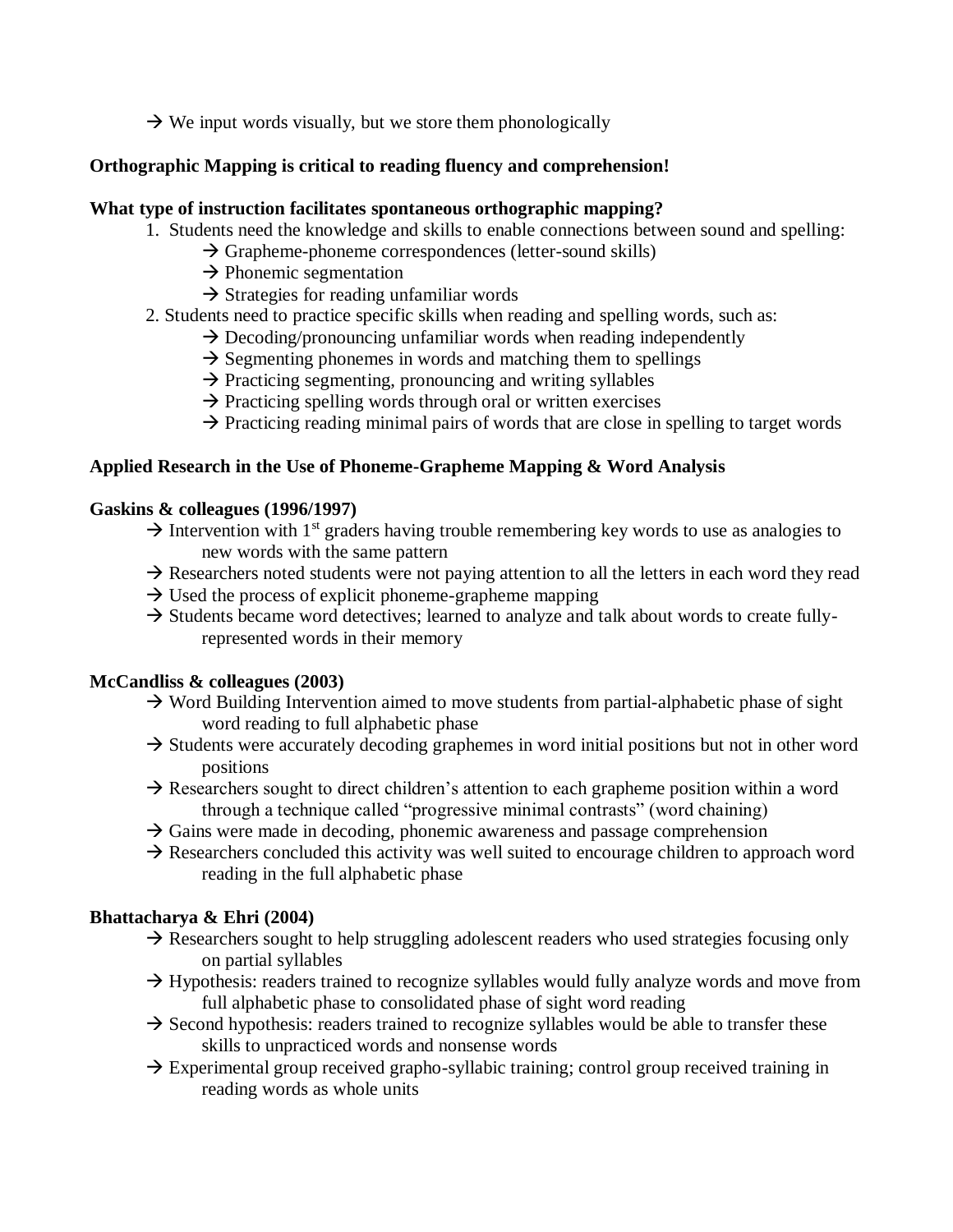- $\rightarrow$  Grapho-syllabic training taught flexible syllabication rules, focusing on teaching students to form complete grapho-syllabic connections between spellings and pronunciations
- $\rightarrow$  Syllable training enhanced readers syllable analysis skills, especially for the weakest readers
- $\rightarrow$  Also improved readers' memory for word spellings and ability to build sight word vocabularies

#### **My Own Use of Orthographic Mapping Techniques**

- $\rightarrow$  Phoneme-grapheme mapping on mapping paper. Involves hearing the word, tapping the sounds, viewing the spelling of the word, matching letters to sounds in the correct order in sound boxes.
- $\rightarrow$  Older students also analyze syllables and identify one vowel sound for each syllable
- $\rightarrow$  "Sight word" worksheet: enables students to fully analyze a word's internal structure by identifying number of letters, consonants, vowels, syllables; requiring students to "tap and map" the sounds; identify one vowel for each syllable; and "play" with the word through finding words inside the word and writing the word's spelling backwards
- $\rightarrow$  Followed by application of skills by reading words in connected text

#### **Resources**:

- David Kilpatrick's Essentials of Assessing, Preventing and Overcoming Reading Difficulties (2015)
- David Kilpatrick's Equipped for Reading Success (2016)
- David Kilpatrick's Reading Development and Difficulties: Bridging the Gap Between Research And Practice (2019) – includes a chapter by Linnea Ehri
- Kathryn Grace's Phonics & Spelling Through Phoneme-Grapheme Mapping (2005) includes a plan for classroom or small group weekly phoneme-grapheme mapping lessons
- Spell Links to Reading and Writing Word Study Curriculum a speech-to-print based curriculum that can be used with whole classroom ("Class Links") or small group or one-on-one

Spell Talk ListServ:<https://mailman.listserve.com/listmanager/listinfo/spelltalk>

#### **References**

- Bhattacharya, A. & Ehri, L. C. (2004). Graphosyllabic analysis helps adolescent struggling readers read and spell words. *Journal of Learning Disabilities 37(4)*, 331-348
- Ehri, L. (1980). The development of orthographic images. In U. Frith (Ed.). *Cognitive processes in spelling* (pp. 316-317). London: Academic Press
- Ehri, L. (2014). Orthographic mapping in the acquisition of sight word reading, spelling memory, and vocabulary learning. *Scientific Studies of Reading, 18: 5-21*
- Gaskins, I. W., Ehri, L. C., Cress, C., O'Hara, C., and Donnelly, K. (1996/1997). Procedures for word learning: Making discoveries about words. *The Reading Teacher, 50 (4)*, 312-327
- Kilpatrick, D. A. (2015). *Essentials of assessing, preventing and overcoming reading difficulties.*  Hoboken, NJ: Wiley